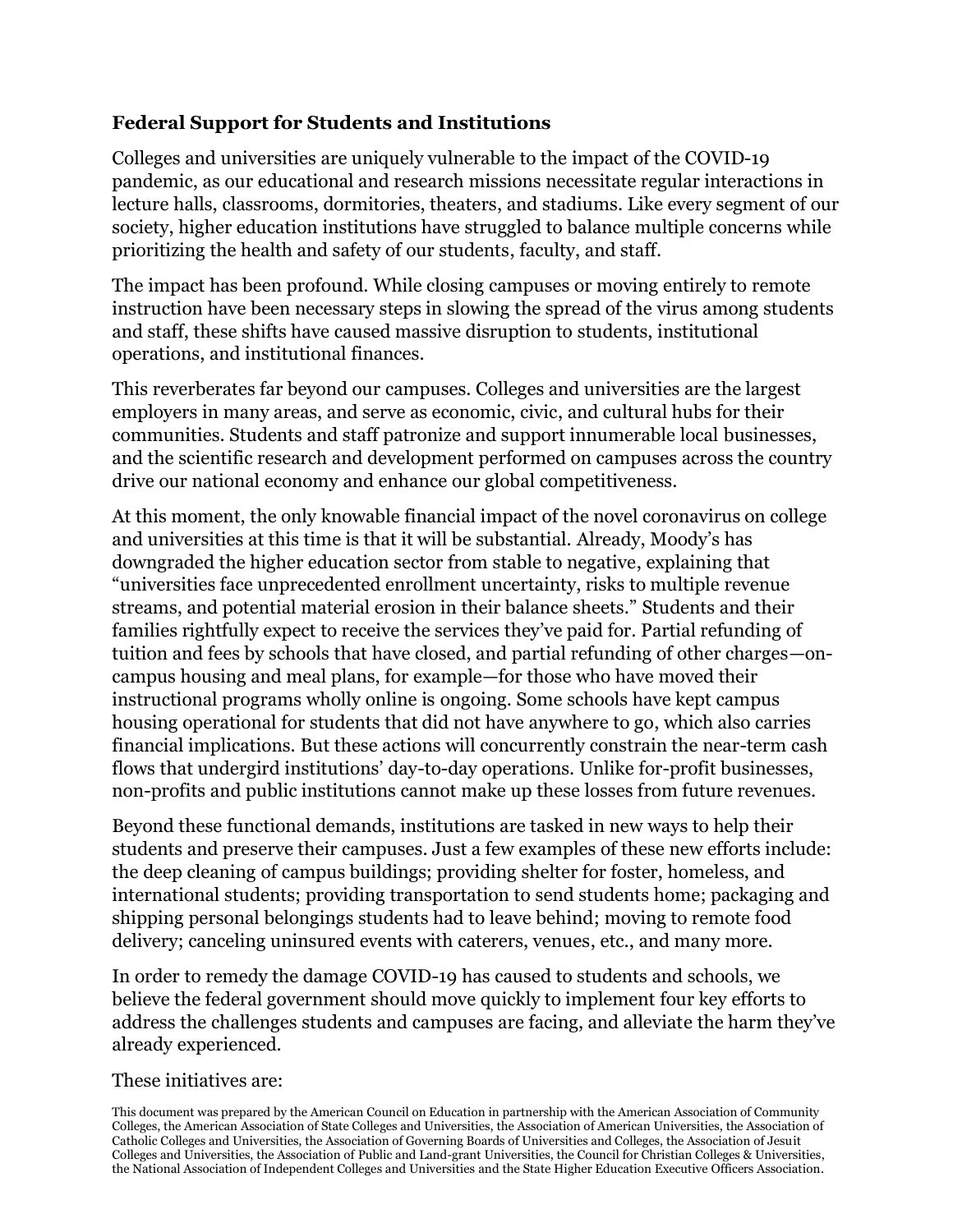## **Emergency Aid to Students and Support for Institutions**

While every student has experienced challenges during this period, certain categories of students are most impacted by institutions' efforts to move to remote instruction or close their physical campuses. These students, who may be low-income, homeless, or foster youth, will struggle to meet their basic needs, which include housing, transportation, food, medical care, and other needs without the direct on-campus support they usually receive. It is critical that the federal government help institutions ensure that these students are not harmed as a result of efforts to protect them from COVID-19.

Additionally, the financial impact of the novel coronavirus on colleges and universities will include lost revenue—refunds of tuition and certain other fees due to closure or moving instruction wholly online as noted above—as well as foregone revenue from reduced enrollments in the near term. But institutions will concurrently face increased expenses as they struggle to provide the social supports necessary to ensure their students are insulated from external ills such as lack of affordable housing and food insecurity.

Although the full size and scope of this situation is currently unknown, a federal program that provides grant support to reimburse institutions with demonstrable operating losses during this time would help colleges and universities continue their public service missions. Institutions that can show operating losses and increased expenses over a specified timeframe would be eligible for direct grants to help alleviate their short-term financial difficulties.

For this reason, we propose the federal government disburse direct support to students and institutions through the already existing Pell Grant disbursement system. This has the advantage of allowing for rapid disbursement of funding that is urgently needed.

We propose that grant funding be distributed to each institution based on a calculation of enrollment (which could include FTE, the number of Pell recipients, etc.). Of those funds, at least 25 percent would be given as direct emergency aid to students, with a maximum award of \$1,500. The remaining funds may be used by institutions as they deem best, provided that it is used to address revenue losses or additional expenses necessitated by the COVID-19 pandemic.

For-profit institutions and institutions with a substantial portion of their enrollment in online programs will only receive the student share and will not receive the institutional share.

## **Access to Low-Cost Capital**

While much of Congress' focus has rightfully been on the impact on students, the financial consequences for institutions is likely to be historic and getting colleges back on their feet is of national importance. Access to affordable capital is a necessary lifeline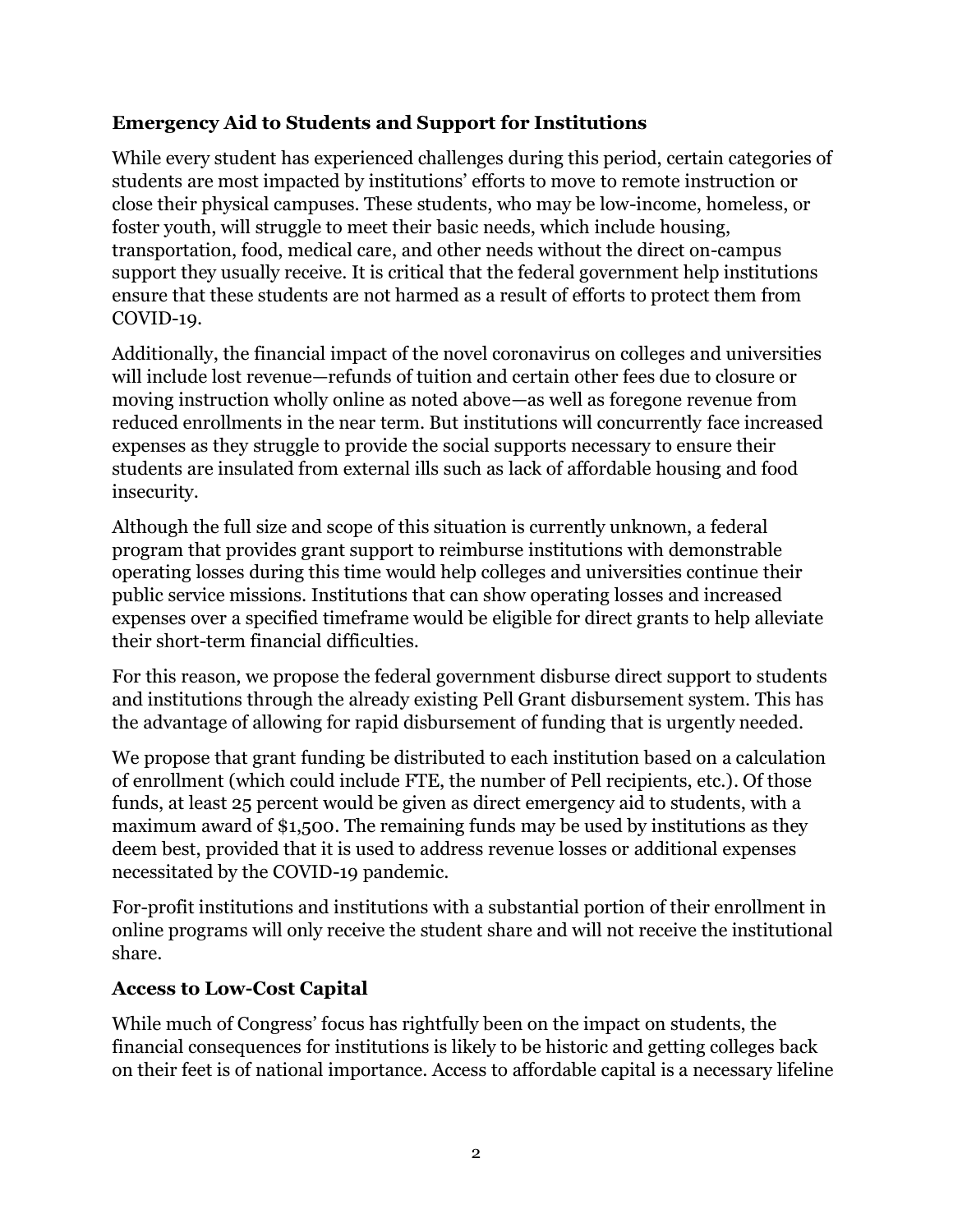for institutions, and the communities they serve, if they are to weather the storm and return to normal operations.

As the federal support funding alone will be insufficient to sustain many institutions, it is also necessary to allow otherwise financially stable institutions to access new zerointerest loans to replace short-term revenue disruptions and expenses incurred as a result of COVID-19. This infusion of capital will enable institutions to remain solvent until the virus recedes and normal operations can resume. Access to such funds helps to relieve pressure on state budgets that will be severely taxed by declining tax revenue and increased health care and other expenses.

One way the federal government can help in this regard is by providing a zero-interest refinancing option for current, outstanding college and university debt. Institutions would thus be able to redirect resources currently used for debt service to support other aspects of their daily operations.

# **Technology Implementation Fund**

While the shift to remote instruction poses significant challenges to campuses, it remains the safest way to serve students. Unfortunately, many institutions, even those with robust online learning tools, lack the capacity to rapidly transition to an exclusively distance education model. This is especially true at traditionally lower-resourced institutions such as community colleges, minority-serving institutions, and institutions with a high percentage of Pell recipients. Beyond the challenges facing schools, large numbers of students, by some estimates as high as 20%, do not have reliable access to online learning, either because they lack a capable computer or lack sufficient internet access. The federal government should provide grant funding in the amount of \$7.8 billion to ensure that institutions are supported in the transition to distance learning, while also ensuring that students do not lose access to their educations as a result of the shift. Doing so will assist colleges and universities in maintaining students' programs of study while minimizing the risk of exposure.

# **Temporary Flexibility**

Many statutory and regulatory requirements that would be reasonable under normal circumstances can actively hinder efforts to assist students and offer coursework in a crisis. Existing law did not anticipate the specific problems imposed by this pandemic, and flexibility under federal law should exist to guarantee that students aren't harmed as a result of regulatory requirements. We would ask that Congress temporarily suspend certain provisions relating to the eligibility, determination, and disbursement of Title IV aid to assist schools in getting aid to students rapidly. As one example, students should not see their eligibility for Pell Grants reduced for a term in which their institution has closed due to COVID-19. Another example would be to lift restrictions on the transfer of funds between campus-based aid programs such as SEOG and FWS, and temporarily suspending limits on the amount of grant aid institutions can award while expanding the allowable uses of that aid.